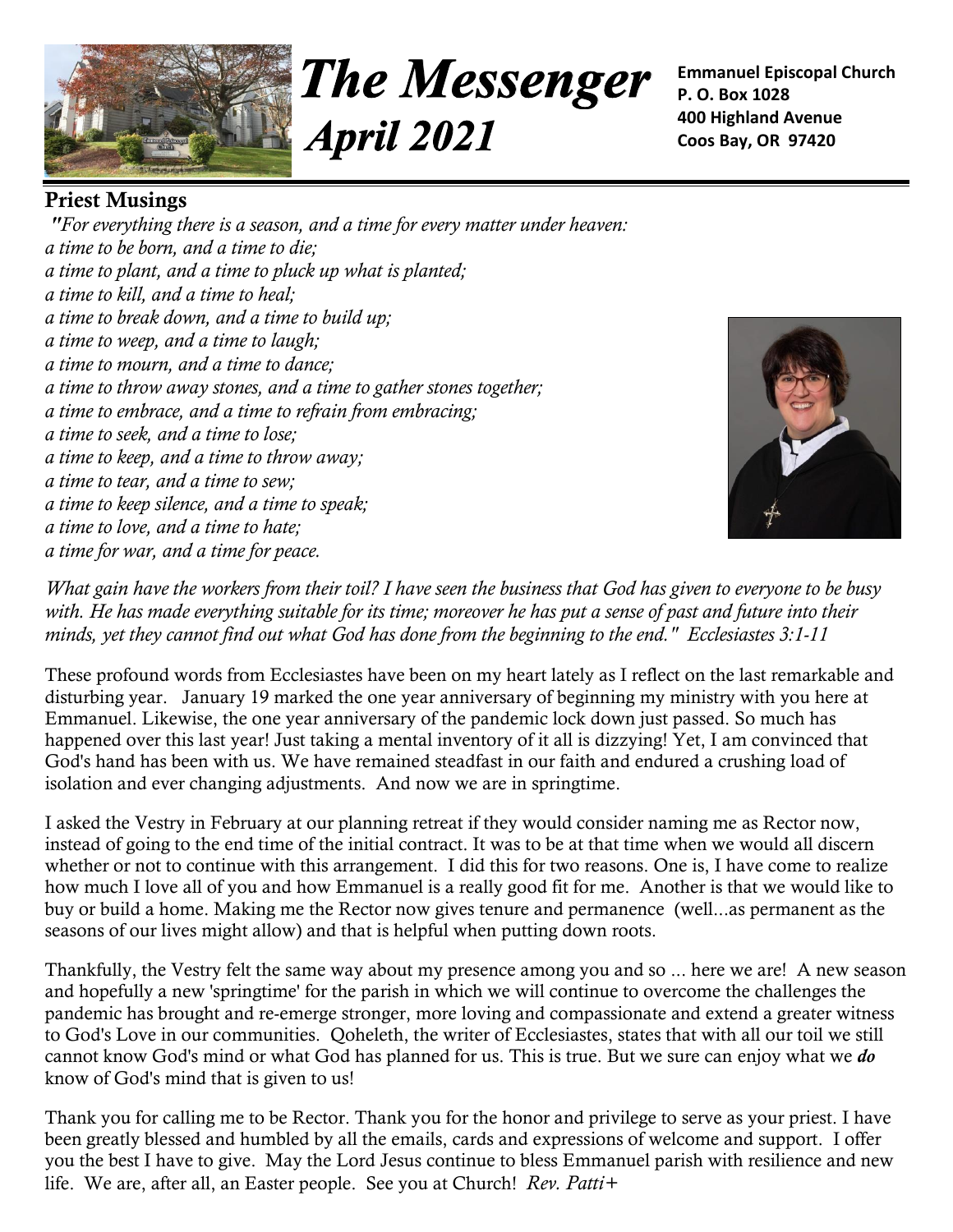

### **Office Holiday Closures**

The parish office will be closed Friday, April 2 and Monday, April 5. Rector will be on vacation April  $5<sup>th</sup>$  -  $10<sup>th</sup>$ .

### **2021 Parish Directory**

Please let Kerri in the parish office know if your address, email or phone number has changed so we can update our Parish Directory for 2021. Thank you.



## **Coos Food Cupboard, Security Lights**

In last month's newsletter, we shared some upcoming projects the food cupboard was working on. One of those projects was to address the need to increase security and safety around the food cupboard by installing security lights. We are excited to share we have ALMOST reached our financial goal to be able to install security lights around the Coos Food Cupboard entrance and parish house. We only need \$180.00 more to move forward with completing this needed improvement.

For the month of April, donations of shelf stable items such as ravioli, canned fruits and vegetables, and chili would be greatly appreciated.

Every bit makes a huge difference for those in our community living with food insecurity. Thank you to all of Emmanuel for your continued support of the Coos Food Cupboard through your donations of food and nonfood items, money and time.

Community Shout out - Thank you, Mean Street Sandwich & Bakery, for another generous donation of bread to the Coos Food Cupboard.

And if you haven't tried Mean Street sandwiches yourself yet, we highly recommend you do....YUM!!! The favorite in the parish office is definitely the pastrami Reuben and their award winning clam chowder. Hmmm....is it lunch time yet???? <https://www.facebook.com/MeanStreetCoosBay/>

## **Music Ministry**

Dear Friends, It is wonderful to be back with you live and in-person!

Nat Jaeggli has given us a sneak preview of his sermon for April 11: a song by Kris Kristofferson called "Why Me, Lord." Here is a Youtube video of Kris telling the story of how the song came to him, and his rendition of the song with back-up musicians Willie Nelson and Janie Frickie.

<https://www.youtube.com/watch?v=1tA7E7pbUws>

Wishing you a blessed Eastertide! *Kate Moody*, Parish Music Director

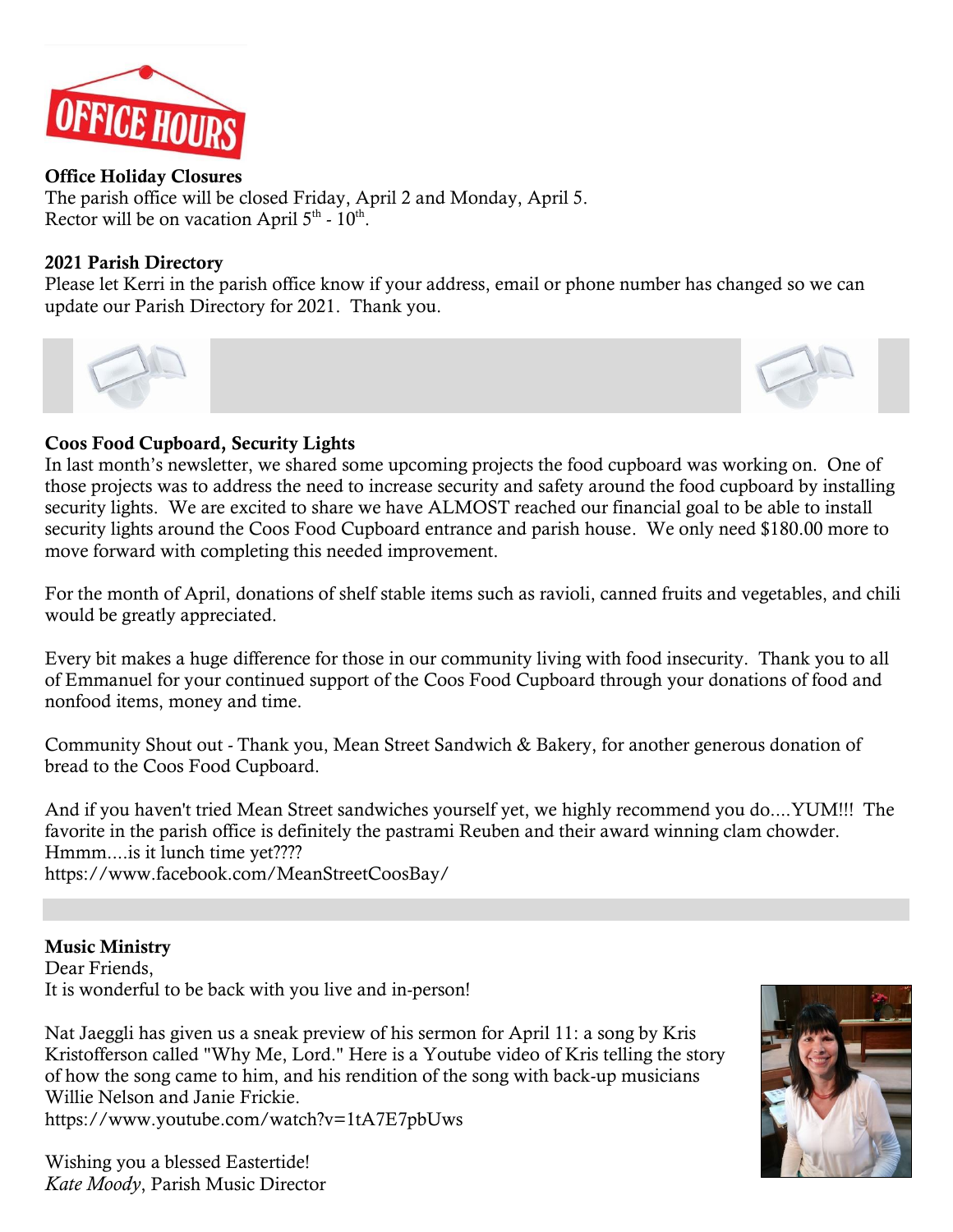

# **Little Pirates Preschool Promise - Dan Birskovich, Lead Teacher**

"Hello, I am Daniel Birskovich, one of the Preschool Promise teachers in the "Little Pirates Preschool" at the Emmanuel Episcopal Church. I have been teaching in the Coos Bay/Bandon area for the last 28 years. Eight years was spent at Head Start and then the last twenty years at the Family Center on the SWOCC campus.

My original plan was to stay only a year on the southern Oregon coast and then head out into the great big world - but plans change.  $\odot$  It has been an amazing experience living on the coast for these many years.

What I enjoy most about my experience as a teacher is sharing a child's journey as they discover the world how to use a hammer and a saw, what it feels like to have a slug crawl up your arm or to discover and treasure a best friend. The preschool years are so important to creating the building blocks for success in school and in life. I feel privileged to share that opportunity and experience with each child. Thank you, Emmanuel, for creating the space to make this possible in the next chapter of my teaching career."

**Lynn & Andy Nasburg Address Update** If you would like to send a card or word of encouragement to Lynn & Andy, the following is the address to send it to:

Lynn & Andy Nasburg c/o Kristin & Marvin Houston 7940 S.W. Lantana Place Beaverton, OR 97008



### **Bittersweet News**

Our own Cassandra Hawley has received orders for her new assignment. She does not have definite move dates but she expects to begin her new assignment in late June at Coast Guard Air Station San Francisco! Please pray for her as she sets forth into a new phase of the adventure. Cassandra Hawley, YOU WILL BE MISSED!

#### **Roses of Emmanuel**

After posting a photo to our Facebook page about our first rose of 2021, we received several inquiries into what kind of roses we have on Emmanuel's grounds. Not having a green thumb and instead a penchant for killing any flower or plant ever given to me, it was time to do some research!